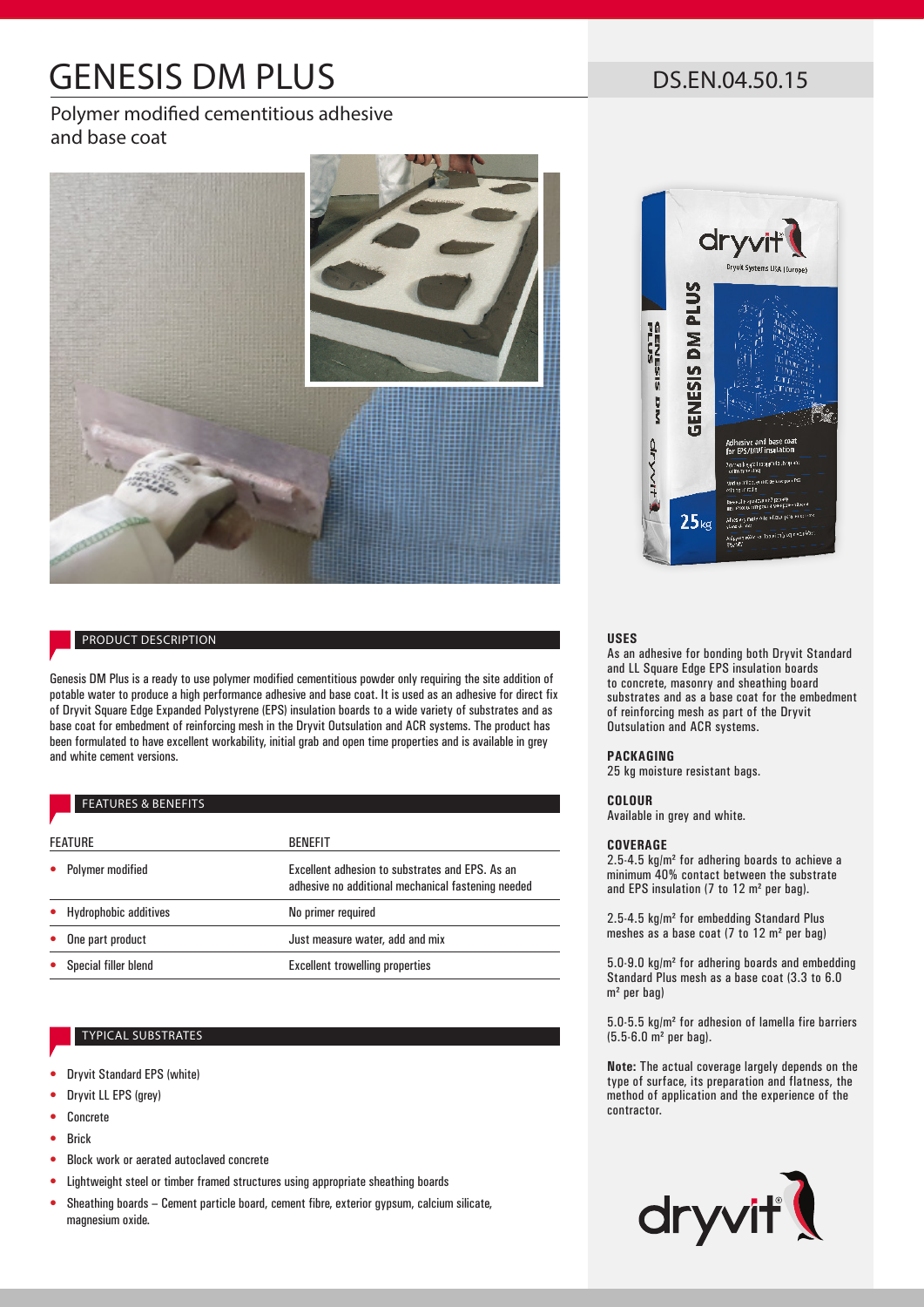# GENESIS DM PLUS

Polymer modified cementitious adhesive and base coat

## SUBSTRATE PREPARATION

The surface should be smooth, clean, dry, well bonded, free from deposits, efflorescence, greasy spots and other contaminants impeding application. On porous or friable substrates, Strongsil or Primax primer is applied in accordance with relevant product data sheet.

# MIXING

Carefully measure 5.5 – 6.0 litres of water into a plastic bucket for one 25 kg bag of Dryvit Genesis DM Plus. Slowly add powder and using a slow speed drill (400–500 rpm) and paddle mix for 5 minutes until homogenous. Allow to stand for 5 minutes then re-mix. Note: The mixture may stiffen on standing. Re-mix the product to regain a workable consistency, but DO NOT add more water, the workability time is 1-2 hours depending on weather conditions.

# APPLICATION CONDITIONS

At the time of application and during the next 24 hours, air and substrate temperature may not drop below +5°C. The Genesis DM Plus should be protected against water during this time. Avoid work in direct sunlight and windy conditions.

# APPLICATION METHOD

### **Adhesive**

For back wrapping at system terminations a ribbon of Genesis DM Plus shall be applied to the substrate and Detail mesh embedded into the wet mixture and leaving sufficient mesh to wrap around the board and a minimum 65 mm onto the face of the insulation board. Keep the mesh which is not to be embedded clean.

Apply Genesis DM Plus to the back of the insulation board, not to the substrate. The Ribbon and Dab method is usual for fixing insulation to solid substrates with a ribbon around the entire perimeter and eight dabs placed on the interior area of the insulation board. The notched trowel method is usual for fixing insulation to sheathing board and flat substrates and is created using a notched trowel to form adhesive beads running vertically when the insulation board is placed on the wall.

Position the board horizontally on the substrate and press the board gently to the substrate and slide it into position. Apply firm pressure over the entire surface of the insulation board to ensure uniform contact and high initial grab. Using a margin trowel, clean the insulation board edges of any Genesis DM Plus mixture. Ensure that the insulation board joints are butted tightly and are level and flush. Do not allow Genesis DM Plus to remain in board joints since material in board joints can result in cracking. Once the insulation board and Detail mesh are in place, wait a minimum of 24 hours prior to working on the surface of the insulation board to prevent any movement which may weaken the bond of the adhesive mixture to the substrate.

Lamella Stone Wool fire barriers must be cut or constructed from Stone Wool HD Slab and be a minimum 100 mm high x total thickness of external wall insulation. Genesis DM Plus shall be applied in a continuous coat to the lamella face of the barrier and installed with firm pressure to the substrate to ensure there are no gaps between the barrier and substrate.

# DS.EN.04.50.15

### **STORAGE**

Store in sealed original packaging, in dry conditions at temperatures between 4°C and 38°C, for a maximum of 12 months from the production date indicated on the packaging. Protect the packaging against damages and direct impact of the atmospheric conditions and moisture.

#### **CAUTION AND LIMITATIONS**

Apply in dry conditions. At time of application and for the following 24 hours air and substrate temperatures must not drop below  $+5^{\circ}$ C or rise above + 30°C. The product must be protected against direct sun and windy conditions so sheeting the façade or the scaffold is advised to achieve this. Surrounding windows window cills etc must be properly protected during application and early curing.

In common with all cementitious based materials, in cool damp or high humidity conditions surface efflorescence can occur which requires removal before applying primers or finish. Special care should be taken when applying Genesis DM Plus white in conditions likely to promote efflorescence as it too is white and not readily visible. Refer to the latest Dryvit Technical Note on Winter working - Efflorescence for information on detection and removal.

### **CLEANING**

All equipment must be washed with clean water immediately after use. Disposal must be in accordance with local and national legislation and must not be emptied into drainage systems.

### **HEALTH AND SAFETY**

Refer to the Outsulation or ACR System Application Instructions and the product Safety Data Sheet.